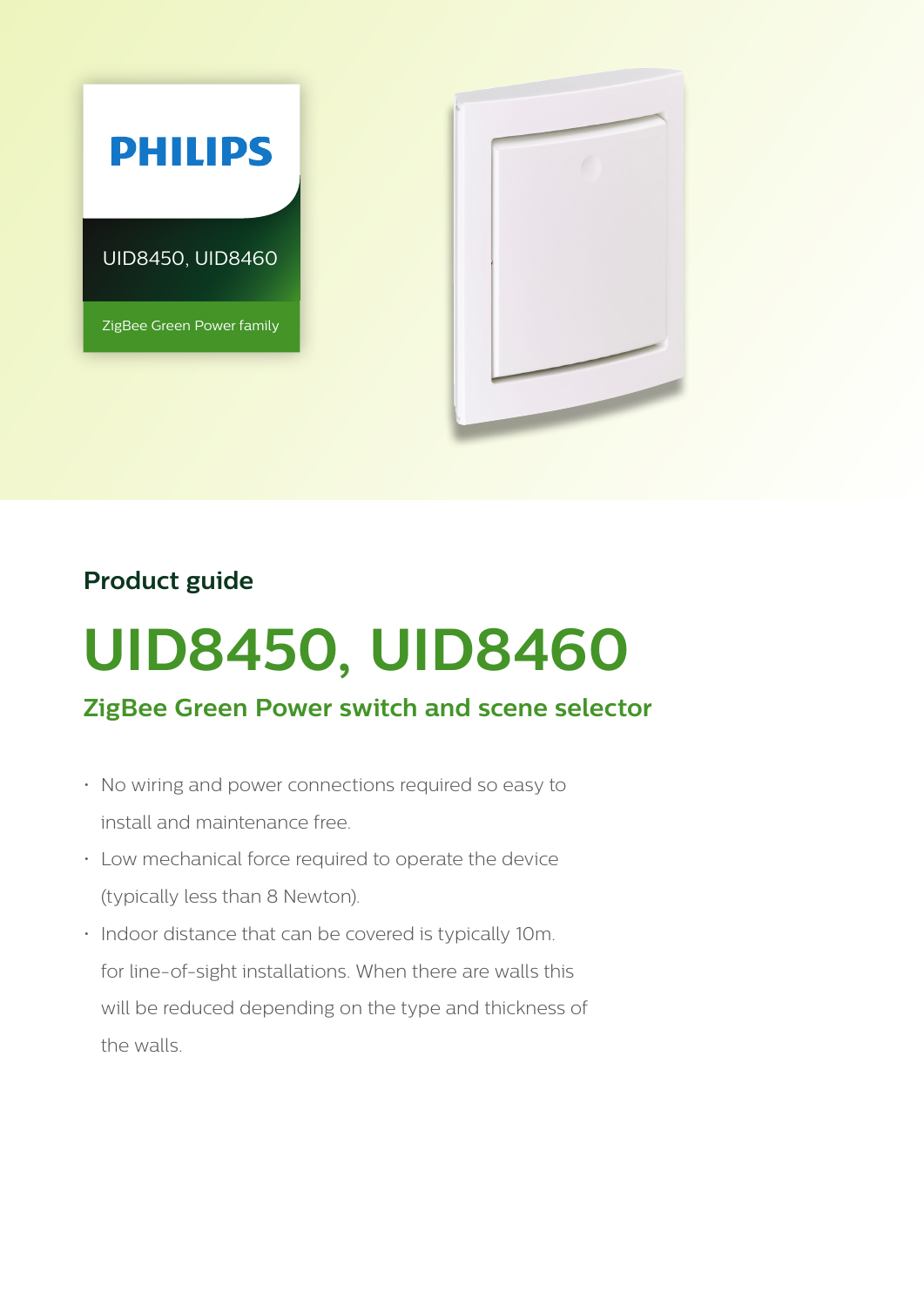## **UID8450, UID8460**

- The Philips ZigBee Green Power (ZGP) family consists out of 2 devices.
- One device UID8450 has switch and dim functionality and the other UID8460 has scene selection, including Off, functionality.
- Both devices communicate wirelessly conform the ZigBee Pro standard (IEEE 802.15.4, WPAN). There is no need to connect to any electrical power supply as the devices generate their own power, to communicate, when one of the buttons is pressed (kinetic energy).
- When a button is pressed, or released, a message is send including a unique 32bit identifier preventing interfering with other devices. The receiving device, for example ActiLume Wireless DALI gen2, can detect the time difference between the "press" and "release" action and react on that. For example when wanting to perform the function switching, the time interval between "press" and "release" is short and the receiving device can react on that in the appropriate way.
- The devices can be linked into for example a network formed with ActiLume Wireless DALI gen2 system(s).
- The devices are easy to install and use. Additional information can be found in the appropriate installation instruction and ActiLume Wireless DALI gen2 application guide.



UID8450 ZGP Switch Dim 2B

Two button ZigBee Green Power switch and dim. Device is provided with a wall mounting plate. The color of the product is white (similar to RAL9016).



UID8460 Switch Scene Recall 4B

Four button ZigBee Green Power scene selector, including switch lights Off. Device is provided with a wall mounting plate. The color of the product is white (similar to RAL9016).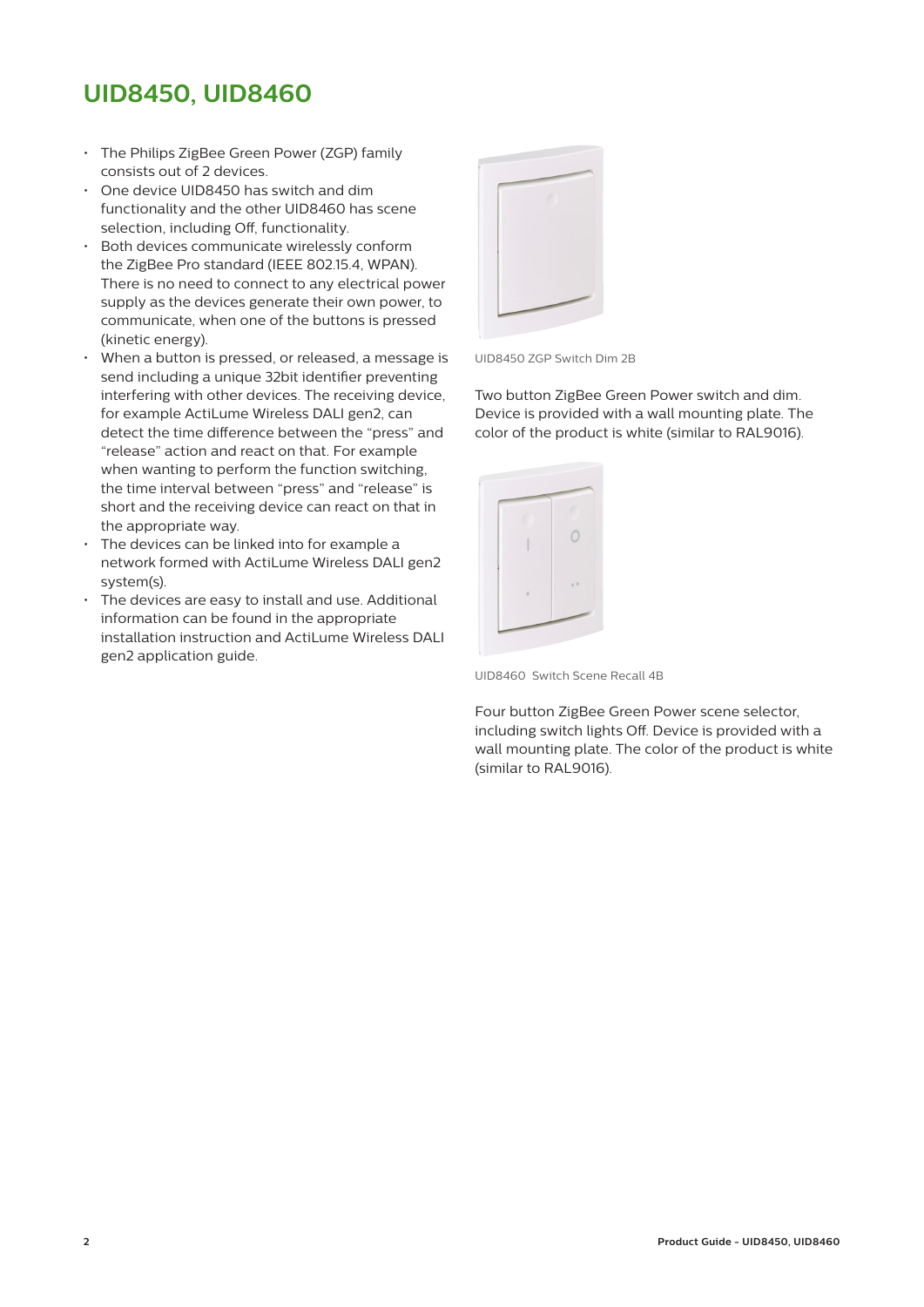# **Dimensional drawings**





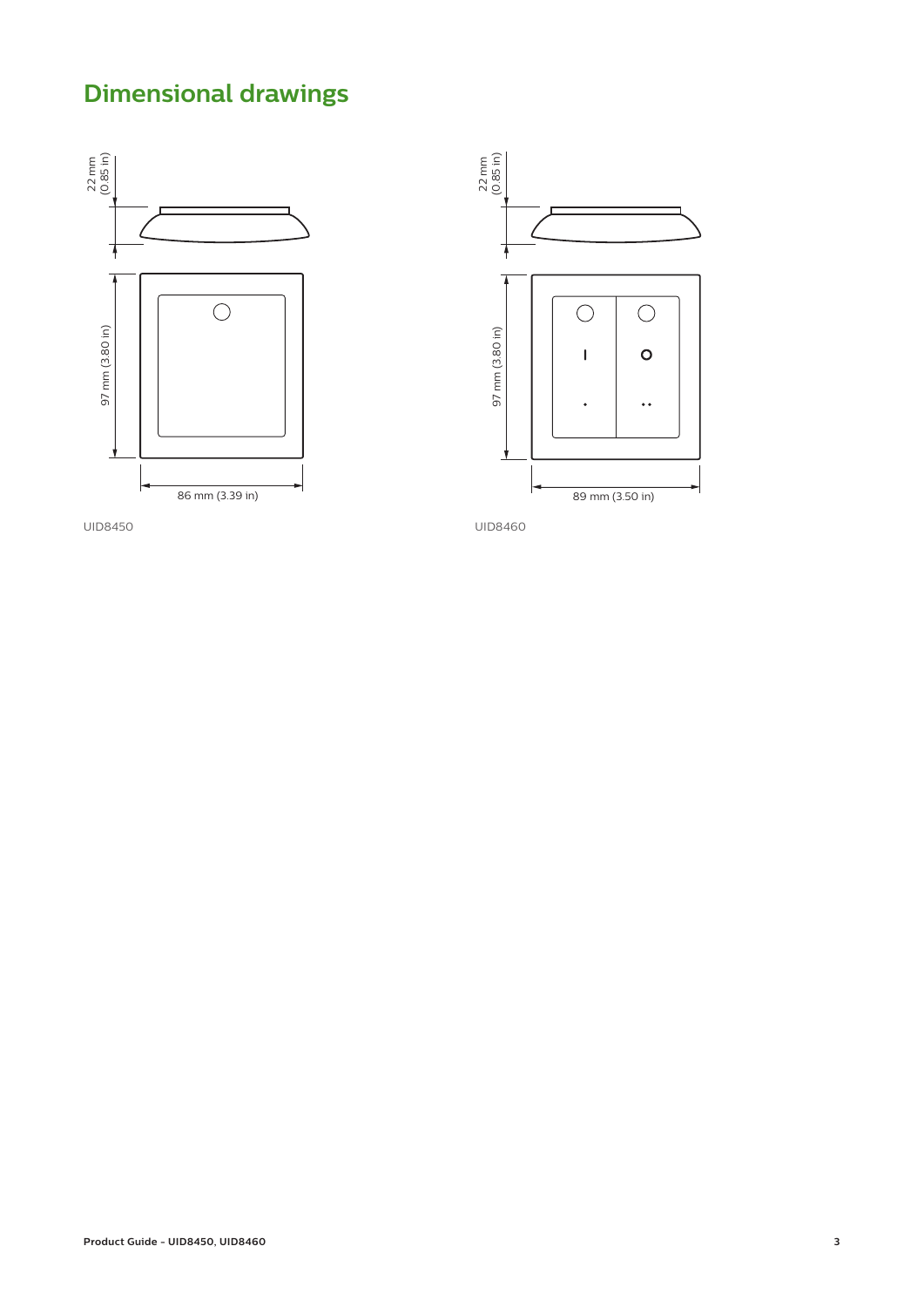## **Application**

#### **Applications**

The ZigBee Green Power devices are ideally suited for indoor use such as offices, lobbies, toilets and corridors, and covered industry areas.

#### **Commissioning (linking)**

Before the ZGP devices can be used they have to be linked into an existing network. For the UID8450 the rocker/button needs to be removed before the procedure to link it into the network can be performed. For details on the linking procedure refer to installation instructions or application guides.

#### **Philips quality**

This ensures quality with respect to:

- System supplier
- As manufacturer of lamps, electronic control gear and lighting control equipment, Philips ensures that, from the earliest development stage, optimum performance is maintained.
- International standards
- Philips lighting control equipment complies with all relevant international rules and regulations.

#### **Wireless communication**

The Wireless network is based on the ZigBee PRO standard (IEEE 802.15.4, WPAN) which is targeted at radio-frequency (RF) applications. The ZigBee standard operates at 2.4 GHz in most regions worldwide and is supported by multiple HW/SW vendors. The ZigBee protocol enables fully distributed peer-to-peer communication models. This means no master/slave relationship whereby the application is divided over the devices in the network. Every device knows how it functions within the network. The result is that if one device does not function (removed or defect), the remaining devices keep functioning as intended. The network is based on a mesh network so the devices pass on the received commands. The distance between the devices should not exceed 10 meter. The big advantage of this mesh network is the capability that the network has a self-healing routing meaning automatic route discovery over the mesh network. ZigBee has tolerance for a large number of co-located networks due to use of multiple communication channels and CSMA-CA channel access. The commands do have network security according to AES 128-bits network encryption.

The ZGP devices work seamlessly with ActiLume Wireless DALI gen2 systems making the network even more flexible and expandable.

#### **UID8450**

The UID8450 is the switch and dim device from the ZGP family.

Briefly pressing the upper or lower part of the device will either switch, the indirectly connected light(s), On or Off.

A press and hold action will engage the dim-up or dim-down function.

#### **UID8460**

The UID8460 is the scene selector, including switch Off, device from the ZGP family.

Briefly pressing one out of three buttons will initiate a scene preset recall and indirectly connected light(s) will respond accordingly. There are three light levels and a lights Off function available. Please note that it is not possible to set scene levels as this device only has a recall function.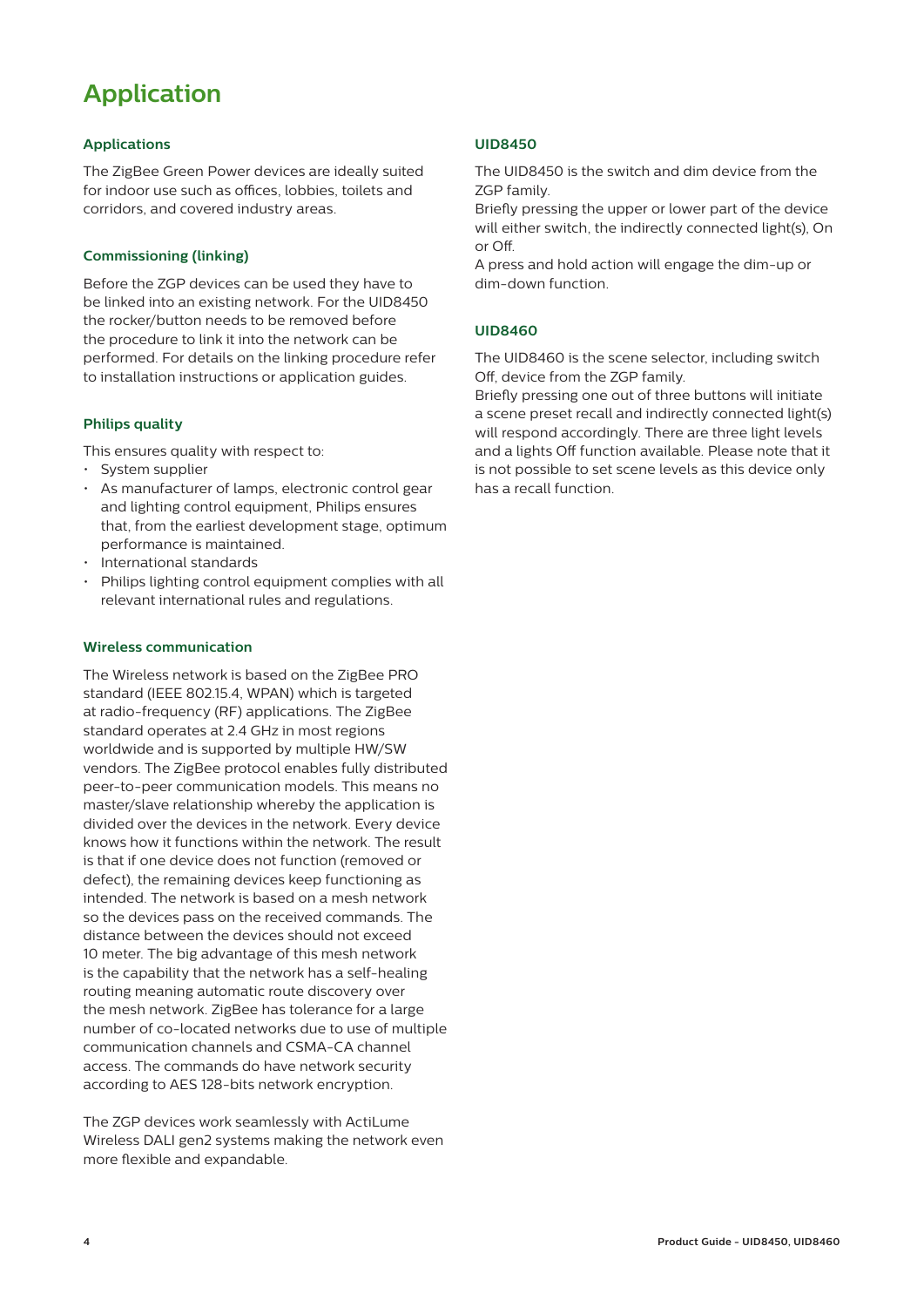#### **Application example**

This example is a network, in an open plan office, with one UID8450 ZGP switch, mounted near the main entrance door (1), and one UID8460 ZGP scene selector, mounted against the outer wall, combined with six ActiLume Wireless DALI gen2 systems and one OccuSwitch Wireless (OSW) multi-sensor that are mounted in/against the ceiling.

Upon entering the office, through the main door (1), motion is detected by the PIR of the ActiLume Wireless DALI gen2 system that is close to the entrance. Occupancy (motion) is relayed across the network to the other ActiLume Wireless DALI gen2 systems and all lights in the office area will switch On with the light level related to scene-1. If desired the light-level can be dimmed-up or down by keeping the upper or lower button of the UID8450 depressed. Each action on the UID8450 will send a message towards the ActiLume Wireless DALI gen2 systems, in this case to dim the light level. The message is relayed across the network and all luminaires will react accordingly.

With the buttons on the UID8460 three light-levels can be selected with the settings of respectively scene-1, 2 or 3. The fourth button on this device can be used to switch the lights Off if for example a presentation with a beamer needs to take place or if the amount of daylight ingress is sufficient. Also here a message is send towards the ActiLume Wireless DALI gen2 systems and is relayed across the network. Assuming that the light has been switched Off (manual override is active) they will stay off as long as occupancy is detected. Once there is no occupancy being detected the hold timer is activated followed by the prolong timer. If the prolong timer has expired the manual override is deactivated and the system goes back into the automatic mode.

The office has an additional entrance (3). Persons that enter the storage area through entrance (2) will trigger the PIR, of the OSW multi-sensor, and this occupancy (motion) signal is relayed towards the ActiLume Wireless DALI gen2 systems. If the lights in the office were Off they will switch On and the windows of the storage area will let enough light pass through to illuminate that area for both storing activities as well as passing through towards the office area through entrance (3). Once the office is entered the light level can be selected with either the UID8450 or UID8460 device. In case that the lights in the office area were already On the storage area is sufficiently illuminated and the motion detection does not initiate a light level change.



Application example of one UID8450 (switch and dim) combined with one UID8460 (scene selector), one OccuSwitch Wireless multi-sensor and a number of ActiLume Wireless DALI gen2 systems.